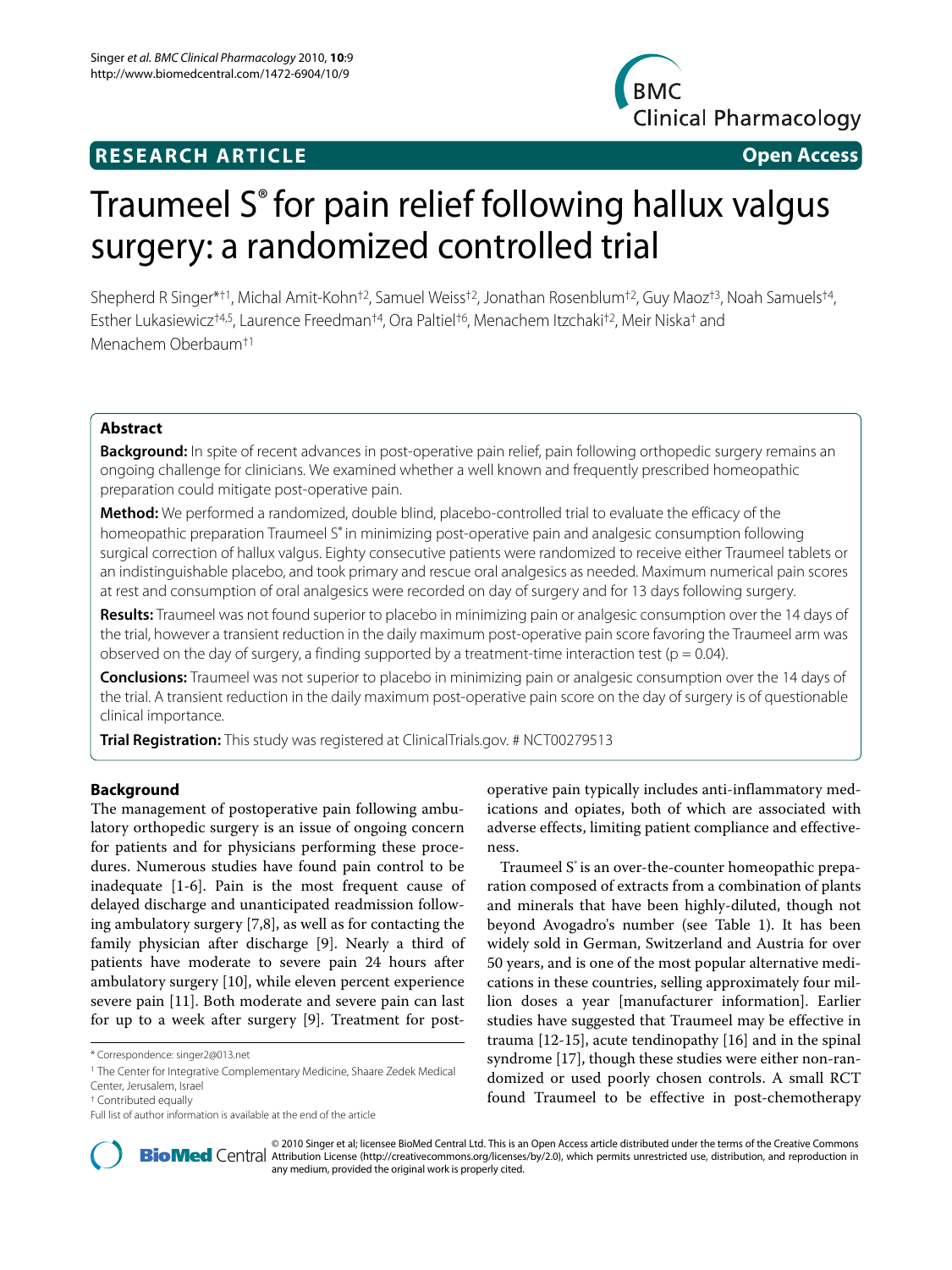| Component                      | <b>Homeopathic dilution</b>   | <b>Quantity per tablet</b><br>$150 \mu g$ |  |
|--------------------------------|-------------------------------|-------------------------------------------|--|
| Arnica Montana                 | D <sub>2</sub>                |                                           |  |
| Calendula officinalis          | D <sub>2</sub>                | $150 \mu g$                               |  |
| Atropa belladonna              | D <sub>4</sub><br>$7.5 \mu g$ |                                           |  |
| Aconitum napellus              | D <sub>3</sub>                | $30 \mu g$                                |  |
| <b>Bellis perennis</b>         | D <sub>2</sub>                | $60 \mu g$                                |  |
| Hypericum perforatum           | D <sub>2</sub>                | $30 \mu g$                                |  |
| Echinacea angustifolia         | D <sub>2</sub>                | $60 \mu g$                                |  |
| Echinacea purpurea             | D <sub>2</sub>                | $60 \mu g$                                |  |
| Hepar sulfuris                 | D <sub>8</sub><br>300 pg      |                                           |  |
| Symphytum officinale           | D <sub>8</sub>                | 240 pg                                    |  |
| Matricaria Chamomilla          | D <sub>3</sub>                | $24 \mu g$                                |  |
| Achillea millefolium           | D <sub>3</sub><br>$15 \mu g$  |                                           |  |
| Mercurius solubilis Hahnemanni | D <sub>8</sub>                | 300 pg                                    |  |

<span id="page-1-0"></span>**Table 1: Composition of the homeopathic-complex Traumeel S®.**

μg = microgram (1/1,000,000 g), pg = picogram (1/1,000,000,000 g)

stomatitis [\[18](#page-7-3)]. While the mechanism of action of this preparation remains unknown, recent research has shown that Traumeel reduces secretion of pro-inflammatory cytokines from various human immune cells in vitro, both at rest and when activated by PHA-, PMA-, or TNFα. Interleukin-1β secretion was reduced by 70%, TNF-α by 65% and 54% (resting and activated), and IL-8 by 50%  $(P < 0.01$  for all comparisons) [[19](#page-7-4)].

Unpublished data from a manufacturer safety survey indicated adverse events in 0.0035% of 3.5 million cases [personal communication]. These appeared almost entirely in cases where Traumeel was injected, with the most common of these events being local irritation at the site of injection that resolved spontaneously after discontinuation of treatment. No drug interactions are known with this preparation [manufacturer information].

In 2007 we published the results of an open pilot study to evaluate the efficacy of Traumeel in mitigating postoperative pain following ambulatory hallus valgus surgery [[20\]](#page-7-5). In this study, treatment allocation was by week of surgery rather than by strict randomization. This study found significantly lower post-operative pain scores in patients treated with supplementary Traumeel as compared with standard care alone. To the best of our knowledge, no randomized controlled trial has yet assessed the effectiveness of Traumeel for the relief of acute pain in patients following ambulatory surgery. We therefore performed a randomized, double-blind, placebo-controlled clinical trial to evaluate the efficacy of Traumeel in controlling post-operative pain after ambulatory hallus valgus correction.

# **Methods**

# **Study design**

The study was designed, conducted, and reported according to the Consolidated Standards of Reporting Trials (CONSORT) guidelines [\[21](#page-7-6)], and approved by the ethics committees of the Shaare Zedek Medical Center (SZMC) and the Meir Medical Centers (MMC). All patients scheduled for ambulatory hallus valgus surgery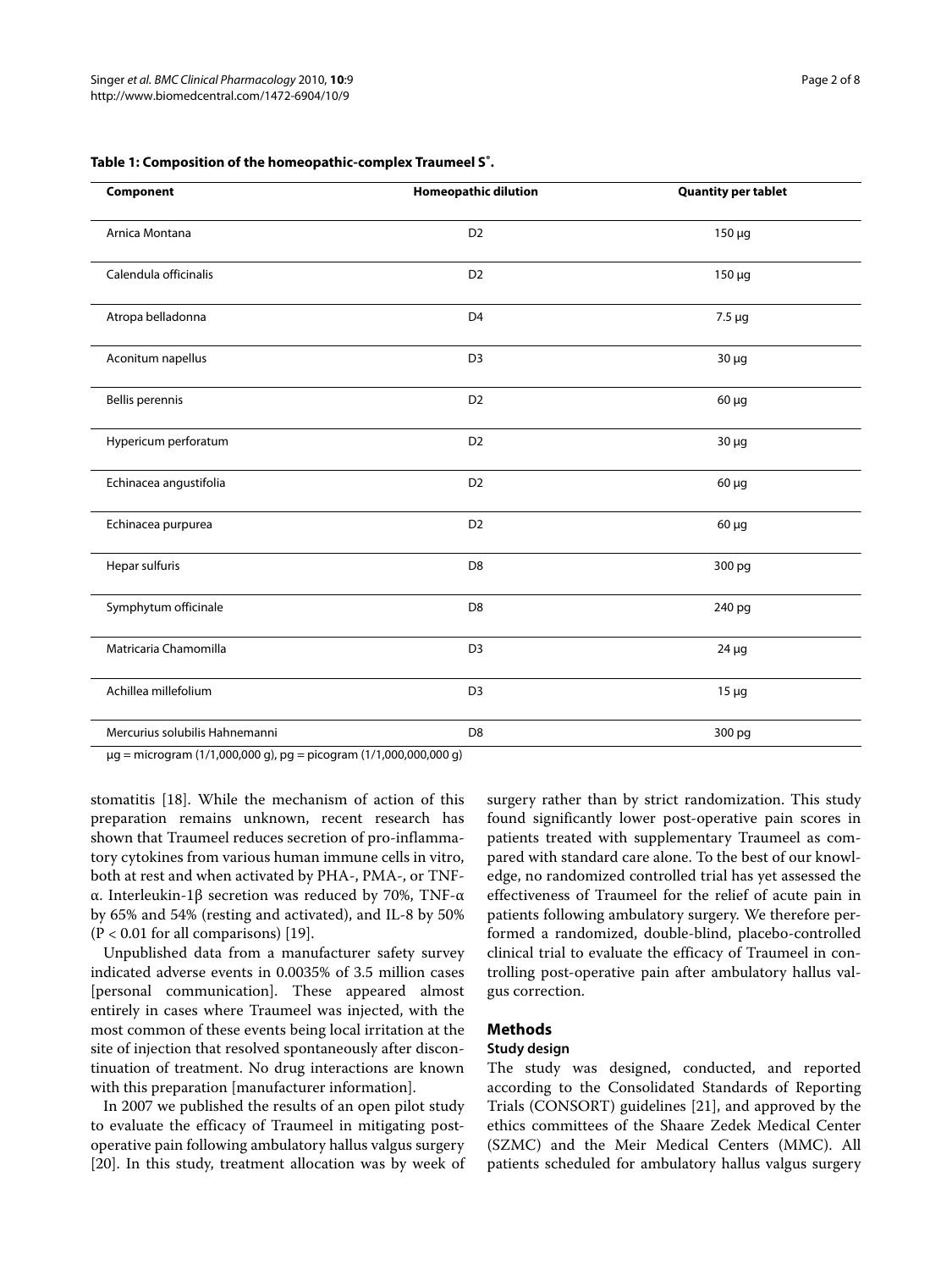at the Shaare Zedek Medical Center department of orthopedics between 12 September 2006 and 19 November 2007, and at Meir Medical Center between 1 August 2007 and 19 November 2007 were screened for inclusion in the trial. The exclusion criteria were as follows: age under 18 years, bilateral surgery, previous hallus valgus surgery on the ipsilateral foot, diseases possibly effecting wound healing or pain sensation (uncontrolled diabetes mellitus, Berger's disease, deep vein thrombosis, peripheral vascular disease), sensitivity to any of the study medications and technical or cognitive inability to comply with the study protocol. Eighty consecutive patients who fulfilled all inclusion and no exclusion criteria and who signed informed consent were enrolled in the trial.

Study design was randomized and double-blind. Randomization blocks of four subjects were created, and then selected using random number sequence. The HEEL Company (Baden-Baden, Germany) prepared and supplied the study medication or an indistinguishable placebo in 100 consecutively numbered, sealed boxes, according to the randomization list. Sealed copies of the randomization list were held by the manufacturer and a hospital physician not otherwise involved in the trial. These were to be opened only in the event of a medical emergency necessitating knowledge of the treatment allocation of a given patient. Otherwise, patient and all study personnel remained unaware of treatment allocation until the trail was completed and the database sealed, at which point the allocation envelopes were to be opened and the randomization code unveiled. Each eligible patient was assigned the lowest numbered box available. Surgery was performed as orthopedically indicated, with all patients anesthetized using an ankle block of 20 cc Lidocaine 1% and Marcaine 0.5%. Upon completion of surgery, patients were instructed to take two tablets of the study medication five times daily for the first three days, and three times daily afterwards. The composition of Traumeel tablets is displayed in Table [1](#page-1-0). Patients also received tablets of paracetamol 325 mg with codeine 15 mg (Cod-Acamol Forte, Teva Pharmaceutical Industries, Israel) as primary analgesic, to be taken in a two-tablet dose up to six times daily, as needed. Patients additionally received a prescription for Tramadol tablets 100 mg (Tramadex, Dexcel Pharma, Israel) as rescue analgesic to be taken as needed, up to a maximum of four tablets a day. The choice of a primary analgesic including a mild opiate was based upon the necessity for standardized primary analgesia while offering patients adequate pain relief over the course of the trial. Previous experience had indicated that non-opiate analgesics were insufficient for this purpose. Patients were instructed to record maximal daily pain scores at rest using a self-administered, horizontal 11-point numerical rating score (NRS-11), graded from 0

(no pain) to 10 (worst imaginable pain). Patients were further requested to record in the patient diary the number of primary and rescue analgesic tablets taken, and the maximum level of pain at rest they had experienced during that day.

Patients were contacted by telephone every evening by a study nurse, who recorded the reported NSR and analgesic consumption values in the case report form. The nurse also encouraged study compliance. Patients were instructed to withhold study medication if the NRS score was three or less and no other analgesics had been consumed for two consecutive days. Patients were examined by a surgeon on days 6 and 13 days after surgery, and any adverse events, related or unrelated to treatment, were registered. On post-operative day 13, all study materials were collected from the patient.

## **Efficacy measures**

The primary outcome measure was maximum daily pain at rest, as measured by a horizontal, 11-point numerical rating scale (NRS-11) filled out on the day of surgery (day 0) and for 13 post-operative days. Secondary outcomes were total consumption of primary analgesics and number of days requiring rescue analgesics. Adverse events were monitored throughout the study.

### **Statistical analysis**

Statistical analysis was performed following the intention-to-treat principle. To compare the post-operative pain between the study groups, the area-under-the-curve (AUC) of the NRS pain scores recorded daily over the 2 weeks post-operative was used. We chose the AUC for both clinical and statistical reasons. Clinically, it summarizes the strength of pain and the number of days the patient experienced pain. Statistically, it is a summary measure which allows one to deal with repeated measurements with no need to adjust for the type 1 error rate. For each patient, an AUC was obtained by graphing the NRS pain scores recorded every day during follow-up, linking time-adjacent points by a straight line and calculating the area under the resulting polygon. When all 14 pain scores are available, this is equivalent to the sum of the 14 scores. Linear interpolation was performed to estimate the NRS score on those days that were missing. The mean AUCs were compared between study groups using the Mann-Whitney test. The repeated measures mixed model was used to test for an interaction between time and treatment allocation. Mann-Whitney tests were used to compare the total amount of primary analgesics consumed and the total number of days taking rescue analgesics. Post-hoc subgroup analysis was performed to assess the influence of type of surgery on post-operative pain scores. Surgical procedures were characterized as 'Chev-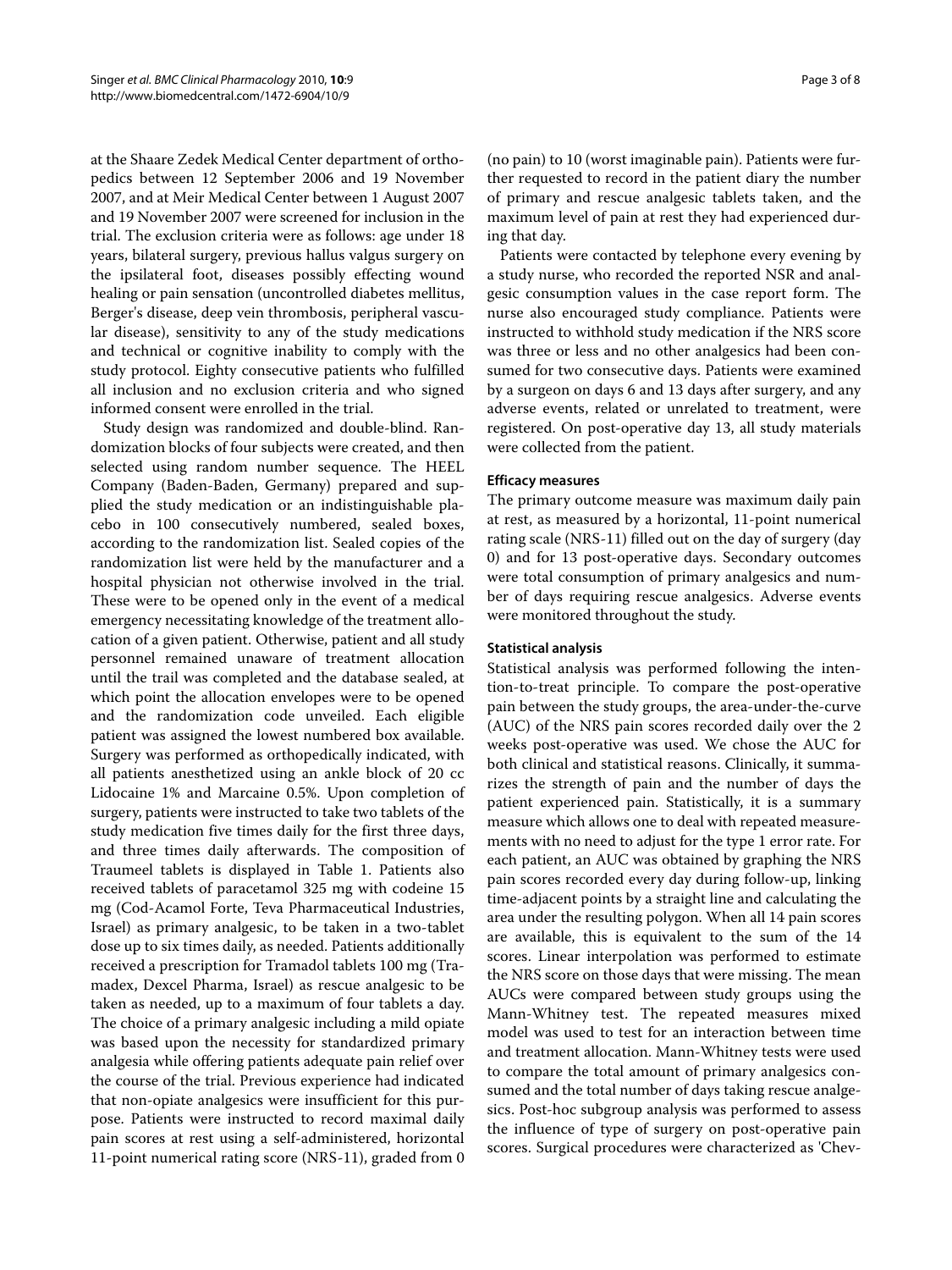|                         | Traumeel S®               | Placebo                 |  |
|-------------------------|---------------------------|-------------------------|--|
|                         | $(n = 39)$                | $(n = 40)$              |  |
|                         |                           |                         |  |
| <b>Clinical Center:</b> |                           |                         |  |
| SZMC*                   | 33                        | 34                      |  |
| $\mathsf{MMC^{**}}$     | $\boldsymbol{6}$          | 6                       |  |
| Age (y)                 |                           |                         |  |
| Mean (SD)               | 48.1 (16.7)               | 45.2 (18.7)             |  |
| $< 50\,$                | 17                        | 19                      |  |
| $\geq 50$               | 22                        | 21                      |  |
| Sex (%)                 |                           |                         |  |
| M                       | 8(20.5)                   | 8(20.0)                 |  |
| F                       | 31 (79.5)                 | 32 (80.0)               |  |
| Ethnicity/Origin (%)    |                           |                         |  |
| Europe/America          | 12 (30.8)                 | 9(22.5)                 |  |
| Asia/Africa             | 21 (53.9)                 | 25 (62.5)               |  |
| Israeli Arab            | 2(5.1)                    | $\pmb{0}$               |  |
| Mixed                   | 2(5.1)                    | 2(5.0)                  |  |
| Other                   | 2(5.1)                    | 4(10.0)                 |  |
| BMI                     |                           |                         |  |
| Mean (SD)               | 24.7 $(4.1)$ <sup>†</sup> | 24.3 $(4.0)^{+}$        |  |
| $< 24$                  | $20\,$                    | 23                      |  |
| $\geq 24$               | 18                        | 16                      |  |
| Pain before surgery     |                           |                         |  |
| Mean (SD)               | 5.4(2.8)                  | $5.7(2.6)$ <sup>†</sup> |  |
| $< 6\,$                 | 19                        | 18                      |  |
| $\geq 6$                | 20                        | 21                      |  |
| Laterality (%)          |                           |                         |  |
| Right                   | 21 (53.9)                 | 14 (35.9) <sup>†</sup>  |  |
| Left                    | 16 (41.0)                 | 24(61.5)                |  |
| Bilateral#              | 2(5.1)                    | 1(2.6)                  |  |
| Type of surgery (%)     |                           |                         |  |
| Chevron - only          | $9+ (23.0)$               | $10^{++} (26.3)$        |  |
| Additional              | 17 (43.5)                 | 18 (47.3)               |  |
| osteotomy               |                           |                         |  |
| Triple or               | 13 (33.3)                 | 10(26.3)                |  |
| proximal                |                           |                         |  |
| osteotomy               |                           |                         |  |

# **Table 2: Baseline demographic and clinical variables of the Traumeel S® and placebo treatment groups.**

\* SZMC -- Shaare Zedek Medical Center

\*\*MMC -- Meir Medical Center

#3 patients had a bilateral hallux valgus but underwent surgery on only one foot.

† - includes 1 patient with missing data.

††-includes 2 patients with missing data.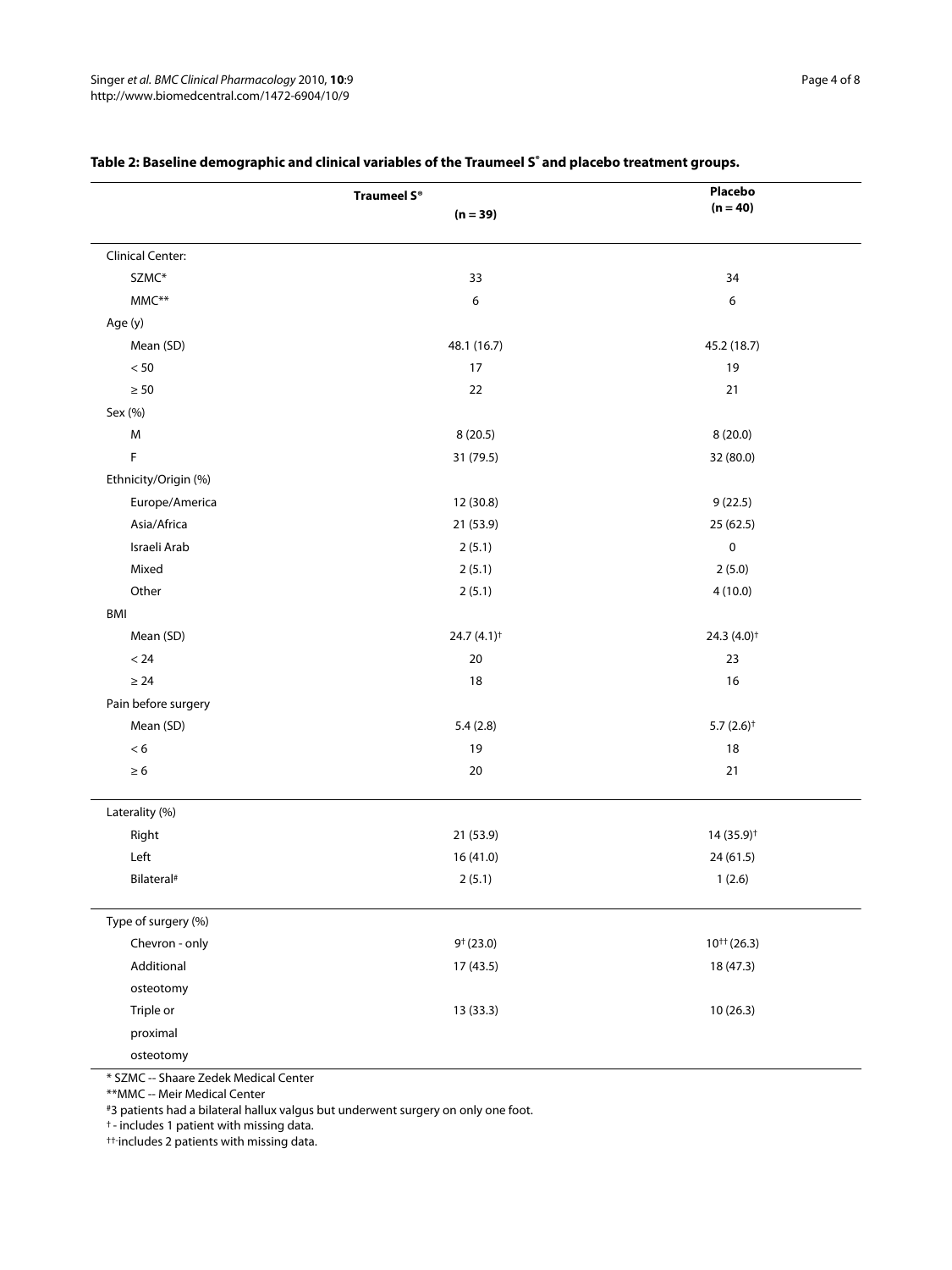<span id="page-4-0"></span>

ued treatment and was excluded from analysis.

ron only', 'Additional osteotomy', or 'Triple or proximal osteotomy', and Mann-Whitney tests were performed in each subgroup to compare the area-under-the-curve of the NRS pain scores between treatment arms. Frequency of the main adverse events was compared using Fisher's exact test. Sample size was calculated using a conservative interpretation of the data obtained in our previous

# pilot study [[20](#page-7-5)], a type I error of 0.05, a power of 90% and a 15% loss to follow-up.

# **Results**

Patient flow throughout the study is presented in Figure [1.](#page-4-0) Of the 80 patients who participated in the trial, 79 were evaluable for intention-to-treat analysis. The remaining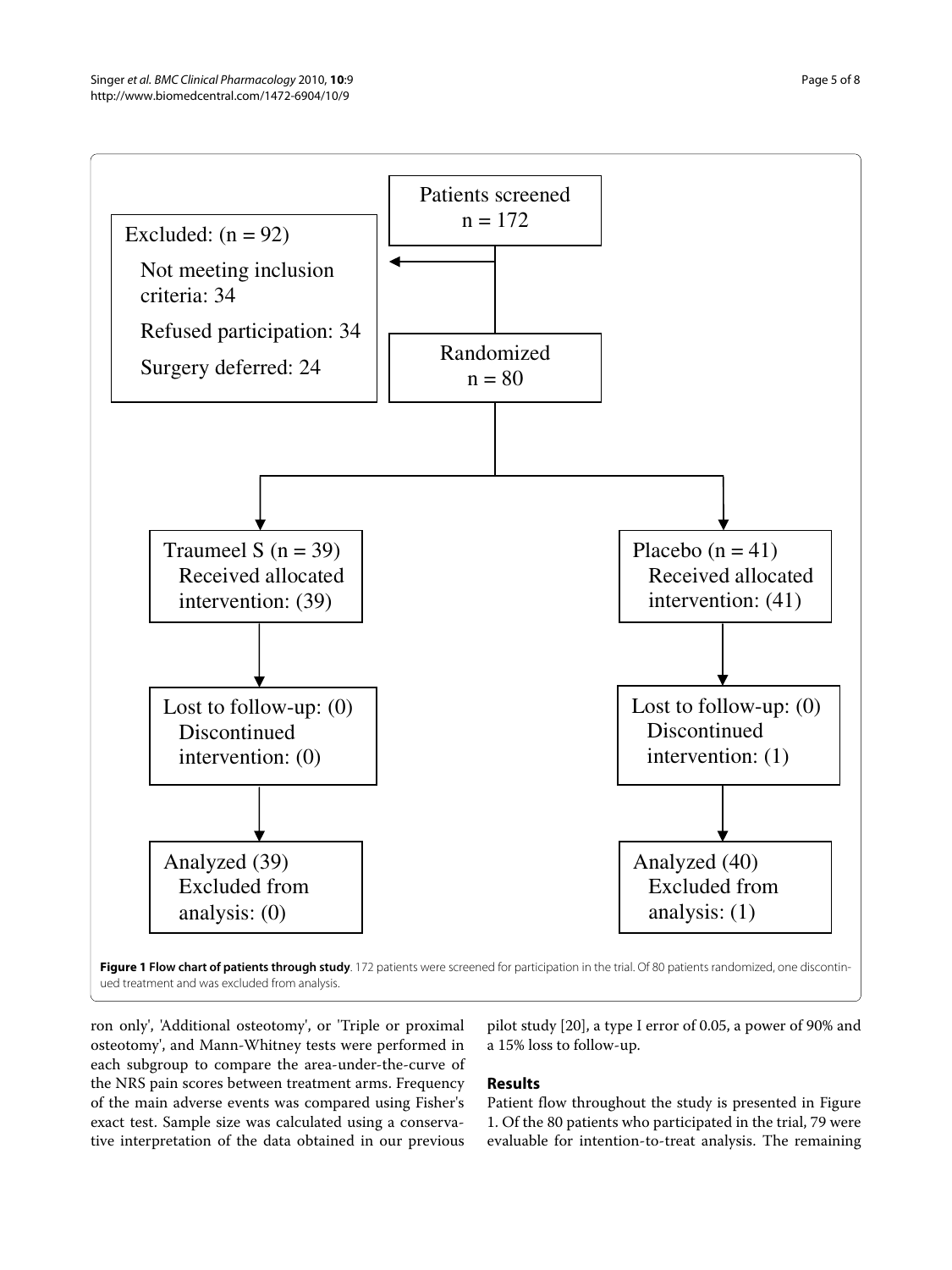<span id="page-5-0"></span>

patient withdrew consent on the third day of the trial because of nausea, vomiting and abdominal pain. He did not provide sufficient data points to be included in the final analysis. Patient groups were balanced with respect to all baseline parameters except for laterality of surgery (Table 2).

Overall, the mean area-under-the-curve pain scores during the 14 days of the trial were not significantly different between the groups  $(55.4 \pm 25.5 \text{ in Traumeel group})$ vs.  $57.4 \pm 25.7$  for placebo,  $p = 0.89$ ). However, the mean pain score on the day of surgery appeared lower in the Traumeel group than placebo (4.0 vs. 5.6, Figure [2\)](#page-5-0). This difference is supported by the test for interaction between time and treatment group ( $p = 0.04$ ).

When stratified for type of surgery, in the Chevrononly strata the mean pain score appeared lower in the Traumeel group than in the placebo group, however this difference was not found statistically significant (Traumeel - 46.1, Placebo - 61.8,  $p = 0.35$ ). In the 'Additional osteotomy' and ' Triple or proximal osteotomy' groups, differences in mean pain between the verum and placebo groups were negligible (Table [3](#page-5-1)).

There was little difference between the two arms in the total number of tablets of primary analgesics consumed  $(15.6 \pm 12.2$  for Traumeel vs.  $16.0 \pm 11.9$  for placebo, p = 0.74) and in the number of days on which rescue analgesics were required (mean  $\pm$  SD: 1.0  $\pm$  3.1 for Traumeel and  $1.5 \pm 2.0$  for Placebo,  $p = 0.99$ ).

Four patients in the placebo group (10%) and two in the Traumeel group (5.1%) developed wound infection. Six patients in the Traumeel group (15%) and four patients in the placebo group (10%) developed nausea and/or vomiting, though these differences were not statistically significant ( $p = 0.51$  and  $p = 0.68$  respectively). In the Traumeel group, one 82-year-old patient with type II diabetes developed cellulitis following wound infection. He was hospitalized for intravenous antibiotic treatment, but did not require further surgery. This was deemed a serious adverse event unrelated to the study medication.

# **Discussion**

Traumeel was not superior to placebo in minimizing pain or analgesic consumption over the 14 days of the trial, however a transient reduction in the daily maximum post-operative pain score was observed on the day of surgery. Our statistical design did not allow for a significance test specific to that day, however a test for interaction was significant. Stratification by type of surgery did not alter these results. Because post-operative pain is maximal in the period immediately following surgery, this finding may be of clinical importance. Wound infection was more prevalent in the placebo group, but the difference was not statistically significant. Other adverse effects were too rare to analyze statistically.

Our findings do not support those of a pilot study published in 2007 that suggested a 30% improvement in pain over 14 post-operative days, and a non-significant trend towards lower analgesic consumption. In that nonblinded study, 30 subjects were allocated by week of surgery to intraoperative injection of Traumeel, injection plus oral Traumeel, or no treatment. Both treatment arms

| <b>AUC</b> | <b>Chevron-only</b>    |                        | <b>Additional osteotomy</b> |                        | <b>Triple or proximal osteotomy</b> |                        |
|------------|------------------------|------------------------|-----------------------------|------------------------|-------------------------------------|------------------------|
|            | Traumeel ( $n =$<br>9) | Placebo ( $n =$<br>10) | Traumeel ( $n =$<br>17)     | Placebo ( $n =$<br>18) | Traumeel ( $n =$<br>13)             | Placebo ( $n =$<br>10) |
| Mean       | 46.1                   | 61.8                   | 63.1                        | 59.5                   | 51.6                                | 49.2                   |
| SD         | 23.4                   | 34.1                   | 25.6                        | 55.5                   | 49.0                                | 49.0                   |
| p-value    | 0.35                   |                        | 0.69                        |                        | 0.88                                |                        |

# <span id="page-5-1"></span>**Table 3: Pain score stratified for type of surgery.**

AUC -- Area Under the Curve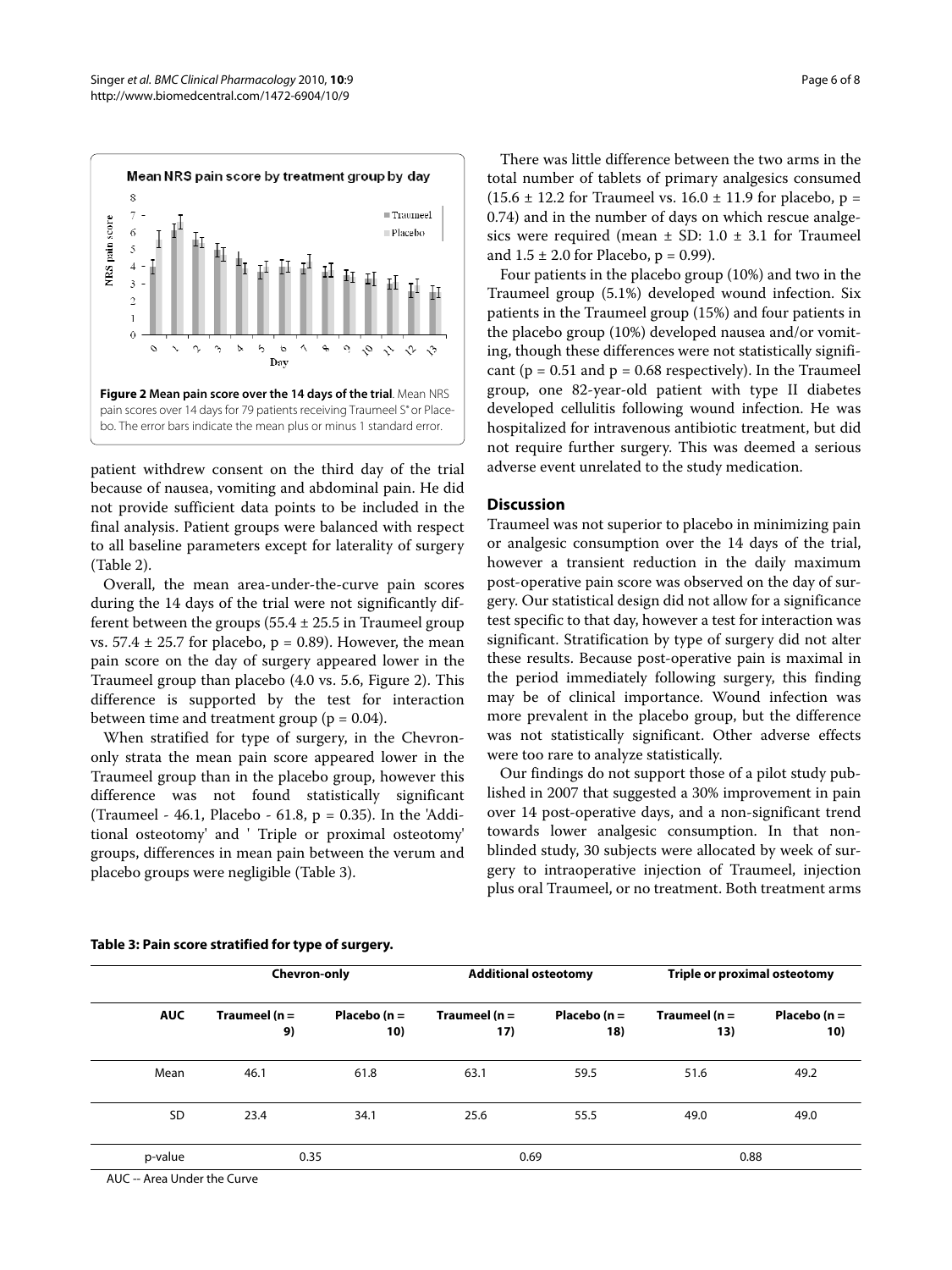were found superior to no treatment [[20\]](#page-7-5). Differences in study methodology could explain the differences in outcome. We believe that future research should focus on the early post-operative period.

Homeopathy is frequently attacked for its use of solutions diluted beyond Avogadro's number, and hence physical-chemical implausibility. That criticism was circumvented in this trial by employing a preparation of solutions that were dilute, but well within the material range.

Relief of post-operative pain remains an ongoing challenge. While other treatment modalities have been examined, each has its own limitations. Valdecoxib and rofecoxib have both been found effective for relief of pain following hallux valgus surgery [[22,](#page-7-7)[23\]](#page-7-8) but were removed from the market amid concerns of excessive risk of heart attack and stroke. Betamethasone has been found to reduce post-operative pain and nausea [[24\]](#page-7-9), but concerns remain regarding the effect of corticosteroids on postoperative healing [[25](#page-7-10)]. Parenteral routes for delivery of opiates are available, but they entail greater cost, complexity, and possible need for hospitalization [\[26](#page-7-11)].

This trial has several limitations. By choosing a cumulative 14-day measure for our primary outcome, we may have inadvertently diluted any effect that may have been present in the first days after surgery - those with the greatest pain. Homeopathic purists may find fault in the administration of a standardized combination homeopathic formula to all patients, based upon clinical diagnosis - as opposed to the individualized manner dictated by standard homeopathic practice. We were aware of this limitation at the outset; however, performing an individualized RCT would be far more complex, time-consuming, and fraught with methodological pitfalls. The mode of administration of the remedy may have played a role as well. In contrast to our pilot study, in the current study, for the sake of simplicity we chose to use only oral administration of the study medication, under the assumption that its effect would be similar to that of injection followed by oral therapy. In retrospect, that assumption may have been mistaken.

# **Conclusions**

The homeopathic complex Traumeel S<sup>®</sup> was not found superior to placebo in mitigating post-operative pain or analgesic consumption over the 14 days of the trial. A transient reduction in the daily maximum post-operative pain score, observed on the day of surgery, is of questionable importance. We recommend repetition of this trial, but using injected Traumeel and focusing on the early post-operative period.

#### **Abbreviations**

CONSORT: Consolidated Standards of Reporting Trials; MMC: Meir Medical Center, Kefar Saba, Israel; NRS: Numerical Rating Scale; SZMC: Shaare Zedek Medical Center, Jerusalem, Israel.

#### **Competing interests**

The HEEL Company (Baden-Baden, Germany) has funded previous research at the Shaare Zedek Center for Integrative Complementary Medicine, and provided funding for the performance and monitoring of this project, supplied the study medication and placebo, and prepared the randomization list. However, it had by contractual agreement no control over the flow of the study, the data analysis, or the decision when and where to publish the study findings. The authors have full control over the primary data, and agree to allow the journal to review the data if requested.

#### **Authors' contributions**

MO conceived the trial, and was central to its design, performance, and reporting.

SRS was PI, participated in drafting the protocol, oversaw performance of the trial and participated in drafting the manuscript. NS and OP participated in study design and drafting of protocol and manuscript. MAK, SW, JR, GM, MI and MN screened patients and performed surgery and follow-ups. EL and LF participated in design of the trial, data management and analysis. All authors have read and approved the final manuscript. SRS and MAK are joint first authors.

# **Author Details**

1The Center for Integrative Complementary Medicine, Shaare Zedek Medical Center, Jerusalem, Israel, 2Department of Orthopedics, Shaare Zedek Medical Center, Jerusalem, Israel, 3Department of Orthopedics, Meir Medical Center, Kfar Saba, Israel, 4Biostatistics Unit, Gertner Institute for Epidemiology and Health Policy Research, Chaim Sheba Medical Center, Tel Hashomer, Israel, <sup>5</sup>Faculty of Life Sciences, Bar-Ilan University, Ramat-Gan, Israel and Hebrew<br><sup>6</sup>Department of Hematology, Hadassah University Hospital, and Hebrew University Hadassah School of Public Health, Jerusalem, Israel

#### Received: 4 August 2009 Accepted: 12 April 2010 Published: 12 April 2010

#### **References**

- <span id="page-6-0"></span>1. Rawal N, Hylander J, Nydahl PA, Olofsson I, Gupta A: Survey of postoperative analgesia following ambulatory surgery**.** Acta Anaesthesiol Scand 1997, 41:1017-22.
- 2. Beauregard L, Pomp A, Choiniere M: Severity and impact of pain after day surgery**.** Can J Anaesth 1998, 45:304-11.
- 3. Chung F, Ritchie E, Su J: Postoperative pain in ambulatory surgery**.** Anesth Analg 1997, 85:808-16.
- 4. McHugh GA, Thomas GMM: The management of pain following daycase surgery**.** Anaesthesia 2002, 57:266-83.
- 5. Rocchi A, Chung F, Forte L: Canadian survey of postsurgical pain and pain medication experiences**.** Can J Anaesth 2002, 49:1053-6.
- <span id="page-6-1"></span>6. Huang N, Cunningham F, Laurito CE, Chen C: Can we do better with postoperativepain management? Am J Surg 2001, 182(5):440-8.
- <span id="page-6-2"></span>7. Chung F: Home-readiness after ambulatory surgery**.** Anesth Analg 2002, 80:896-902.
- <span id="page-6-3"></span>8. Coley KC, Williams BA, DaPos SV, Chen C, Smith RB: Retrospective evaluation of unanticipated admissions and readmissions after same day surgery and associated costs. J Clin Anesth 2002, 14:349-53.
- <span id="page-6-4"></span>9. Ghosh S, Sallam S: Patient satisfaction and postoperative demands on hospital and community services**[.](http://www.ncbi.nlm.nih.gov/entrez/query.fcgi?cmd=Retrieve&db=PubMed&dopt=Abstract&list_uids=7677820)** Br J Surg 1994, 81:1635-8.
- <span id="page-6-5"></span>10. McGrath B, Elgendy H, Chung F, Kamming D, Curti B, King S: Thirty percent of patients have moderate to severe pain 24 h after ambulatory surgery: a survey of 5,703 patients**.** Can J Anaesth 2004, 51:886-91.
- <span id="page-6-6"></span>11. Dolin SJ, Cashman JN, Bland JM: Effectiveness of acute postoperative pain management. I. Evidence from published data**[.](http://www.ncbi.nlm.nih.gov/entrez/query.fcgi?cmd=Retrieve&db=PubMed&dopt=Abstract&list_uids=12402719)** Br J Anaesth 2002, 89:409-23.
- <span id="page-6-7"></span>12. Thiel W, Borho B: Die Therapie von frischen, traumatischen Blutergüssen der Kniegelenke (Hämarthros) mit Traumeel N Injektionslösung**.** Biol Med 1991, 20:506-15. [German]